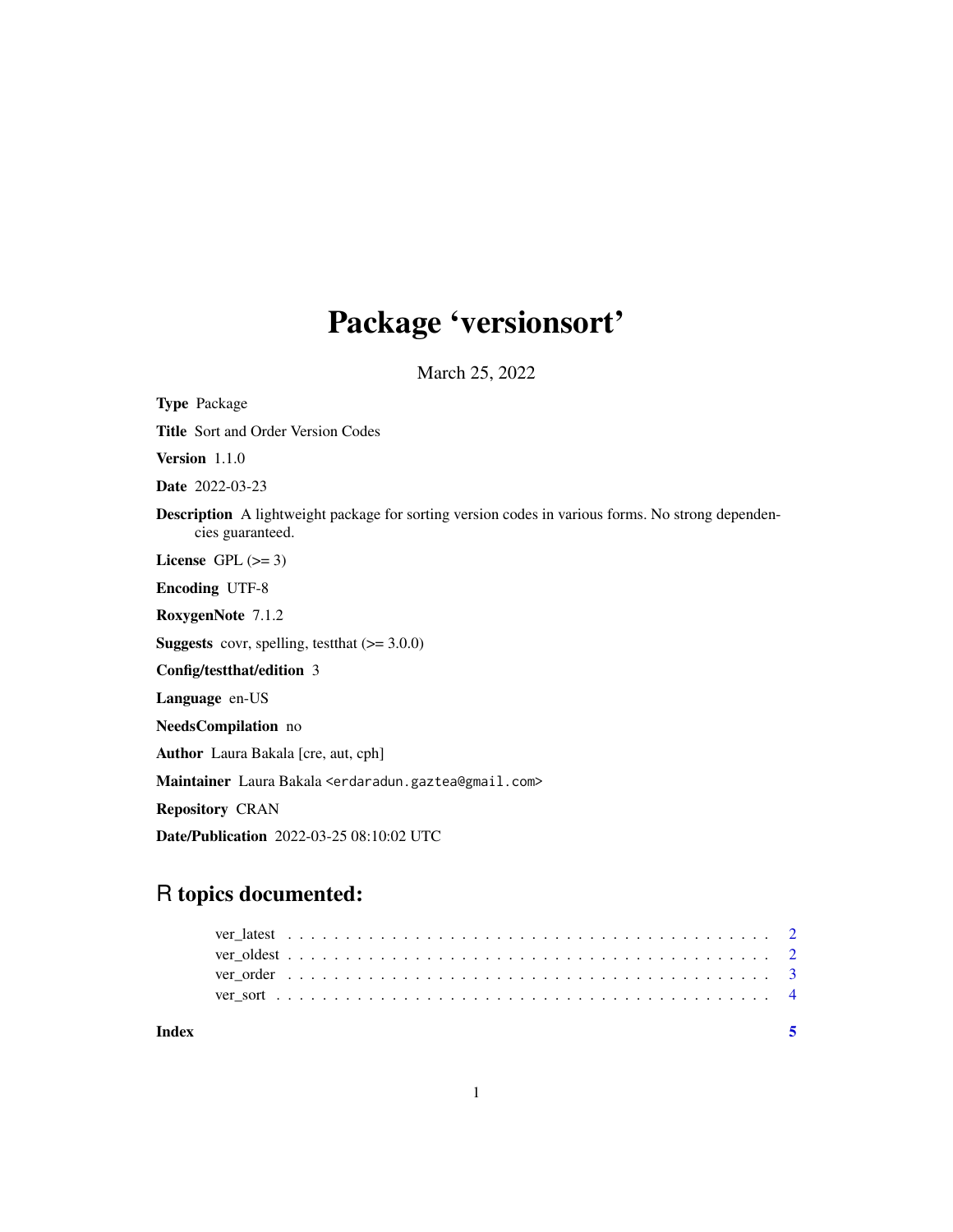<span id="page-1-2"></span><span id="page-1-0"></span>

#### Description

ver\_latest() returns the latest of the version codes.

#### Usage

```
ver_latest(x)
```
#### Arguments

#### x [character\(\)](#page-0-0)

A vector of version codes that start with a number (as in "1.5.0"), i.e. without initial "v" (as in "v1.5.0").

#### Value

A character vector with one element.

#### See Also

[ver\\_oldest\(](#page-1-1))

#### Examples

```
ver_latest(c("1.3-0", "1.4-1", "0.0.0.9000", "1.4-0a", "1.4-0"))
```
<span id="page-1-1"></span>ver\_oldest *Find the oldest version code*

#### Description

ver\_oldest() returns the oldest of the version codes.

#### Usage

```
ver_oldest(x)
```
#### Arguments

x [character\(\)](#page-0-0) A vector of version codes that start with a number (as in "1.5.0"), i.e. without initial "v" (as in "v1.5.0").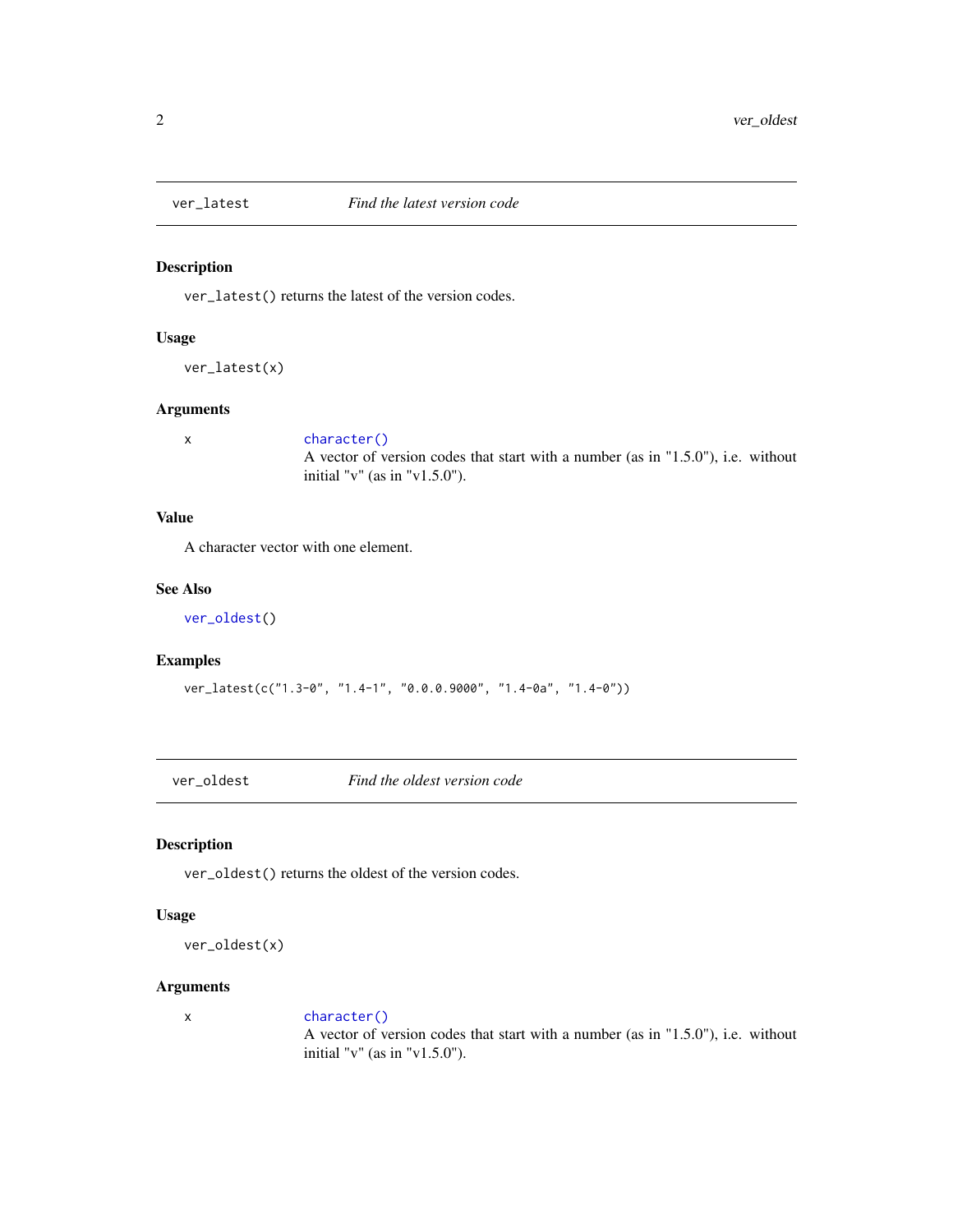<span id="page-2-0"></span>ver\_order 3

### Value

A character vector with one element.

#### See Also

[ver\\_latest\(](#page-1-2))

#### Examples

```
ver_oldest(c("1.3-0", "1.4-1", "0.0.0.9000", "1.4-0a", "1.4-0"))
```
<span id="page-2-1"></span>ver\_order *Order version codes*

#### Description

ver\_order() returns the permutation that rearranges a vector of version codes alphanumerically.

#### Usage

ver\_order(x)

#### Arguments

x [character\(\)](#page-0-0)

A vector of version codes that start with a number (as in "1.5.0"), i.e. without initial "v" (as in "v1.5.0").

#### Value

An integer vector (for details see [order](#page-0-0)).

#### See Also

[ver\\_sort\(](#page-3-1))

#### Examples

```
version_codes <- c("1.5-0", "1.4-1", "0.0.0.9000", "1.4-0a", "1.4-0")
ver_order(version_codes)
# The line below is the same as ver_sort(version_codes)
version_codes[ver_order(version_codes)]
```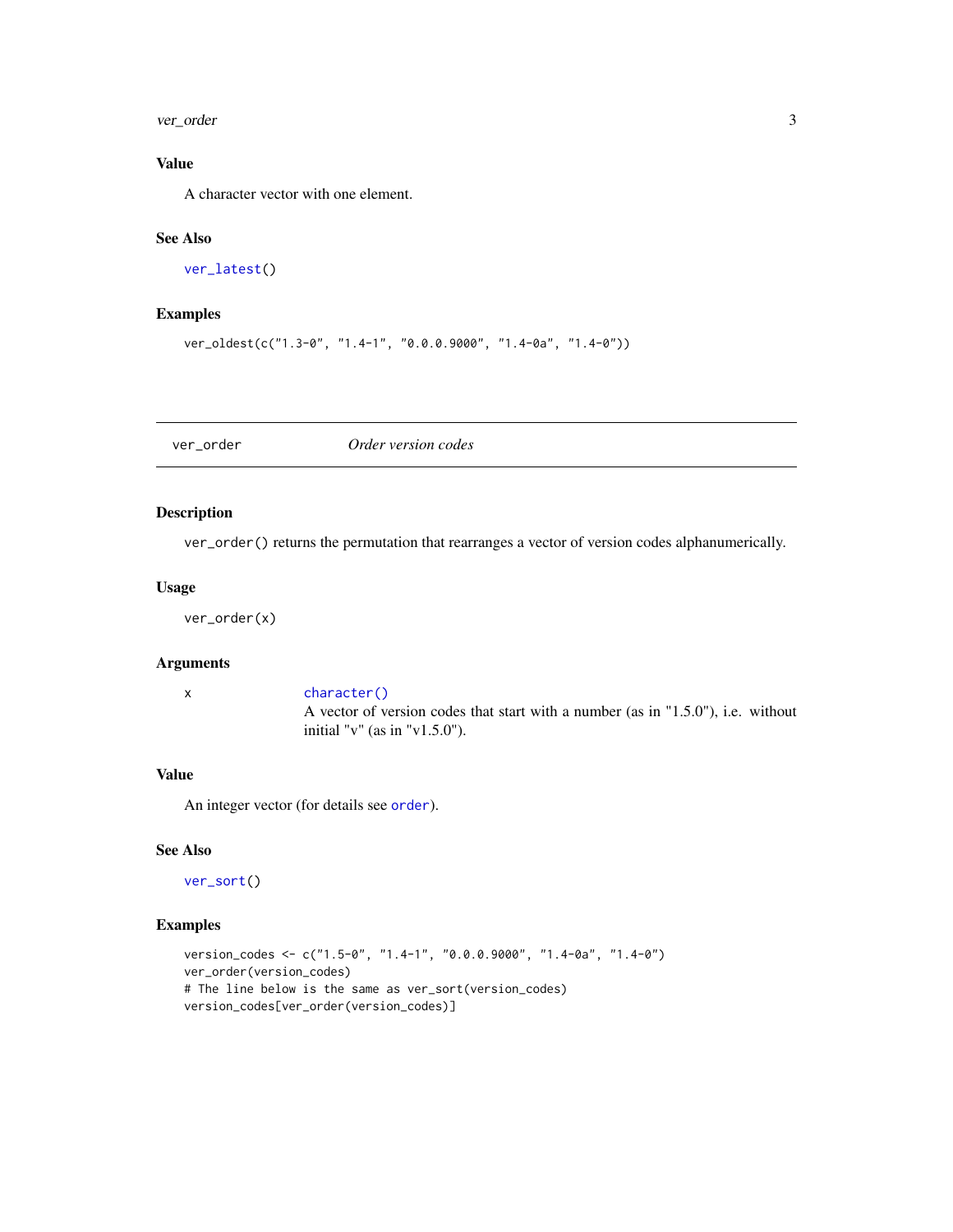<span id="page-3-1"></span><span id="page-3-0"></span>

### Description

ver\_sort() returns a sorted vector of version codes, where sorting is done alphanumerically.

#### Usage

ver\_sort(x)

#### Arguments

x [character\(\)](#page-0-0) A vector of version codes that start with a number (as in "1.5.0"), i.e. without initial "v" (as in "v1.5.0").

#### Value

A character vector containing the same elements as input, but reordered.

#### See Also

[ver\\_order\(](#page-2-1))

#### Examples

ver\_sort(c("1.5-0", "1.4-1", "0.0.0.9000", "1.4-0a", "1.4-0"))